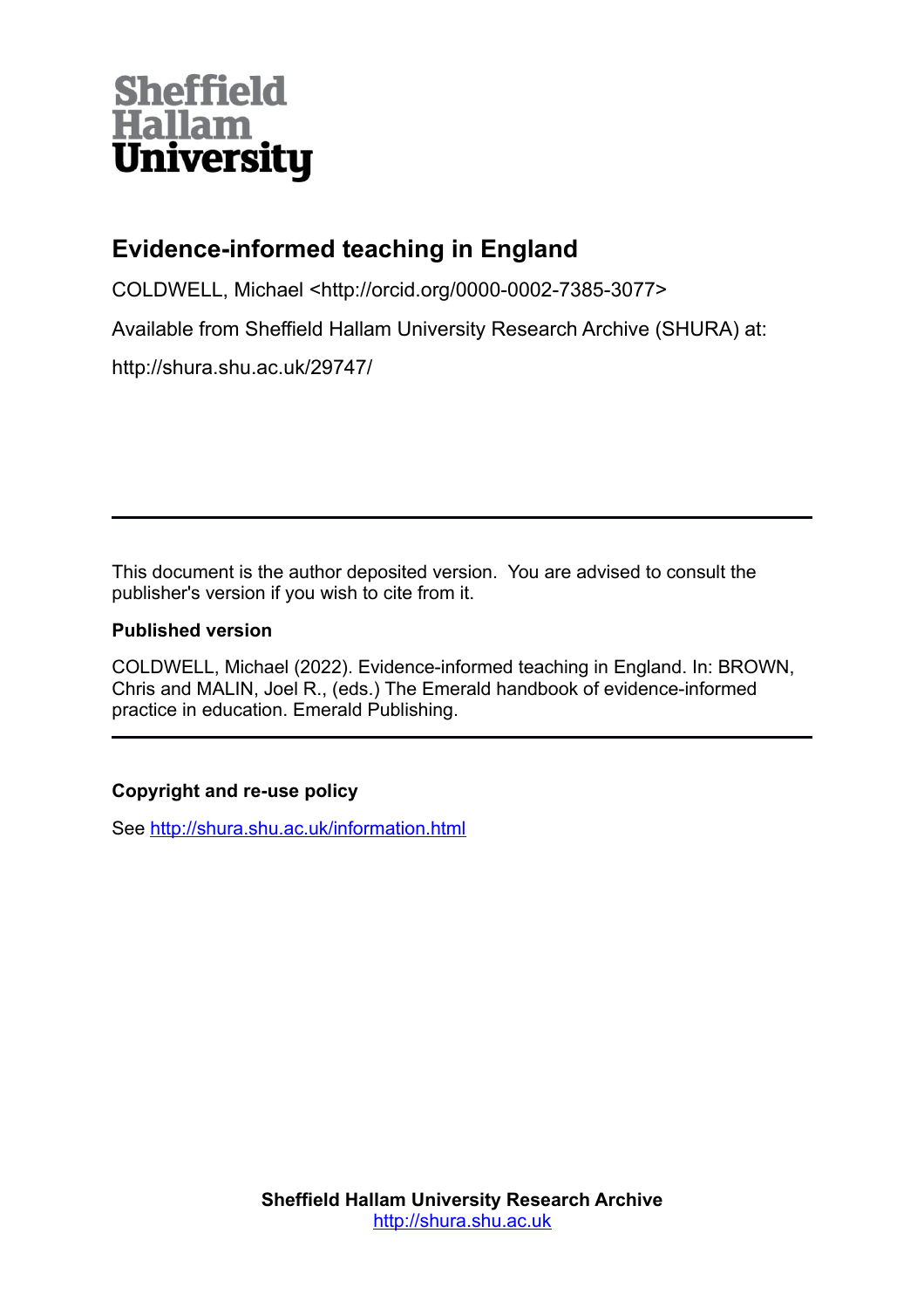# **Evidence-informed Teaching in England**

## **Mike Coldwell**

#### Mike Coldwell, Sheffield Hallam University

m.r.coldwell@shu.ac.uk

#### Author Biography:

Mike Coldwell is Professor of Education and Head of Centre for Research and Development in Education at Sheffield Hallam University. From 2015 to 2017, he led the evaluation of the Evidenceinformed Teaching System in England study for the English DfE. His work focuses broadly on education policy, teacher development and careers, and evaluation methodology.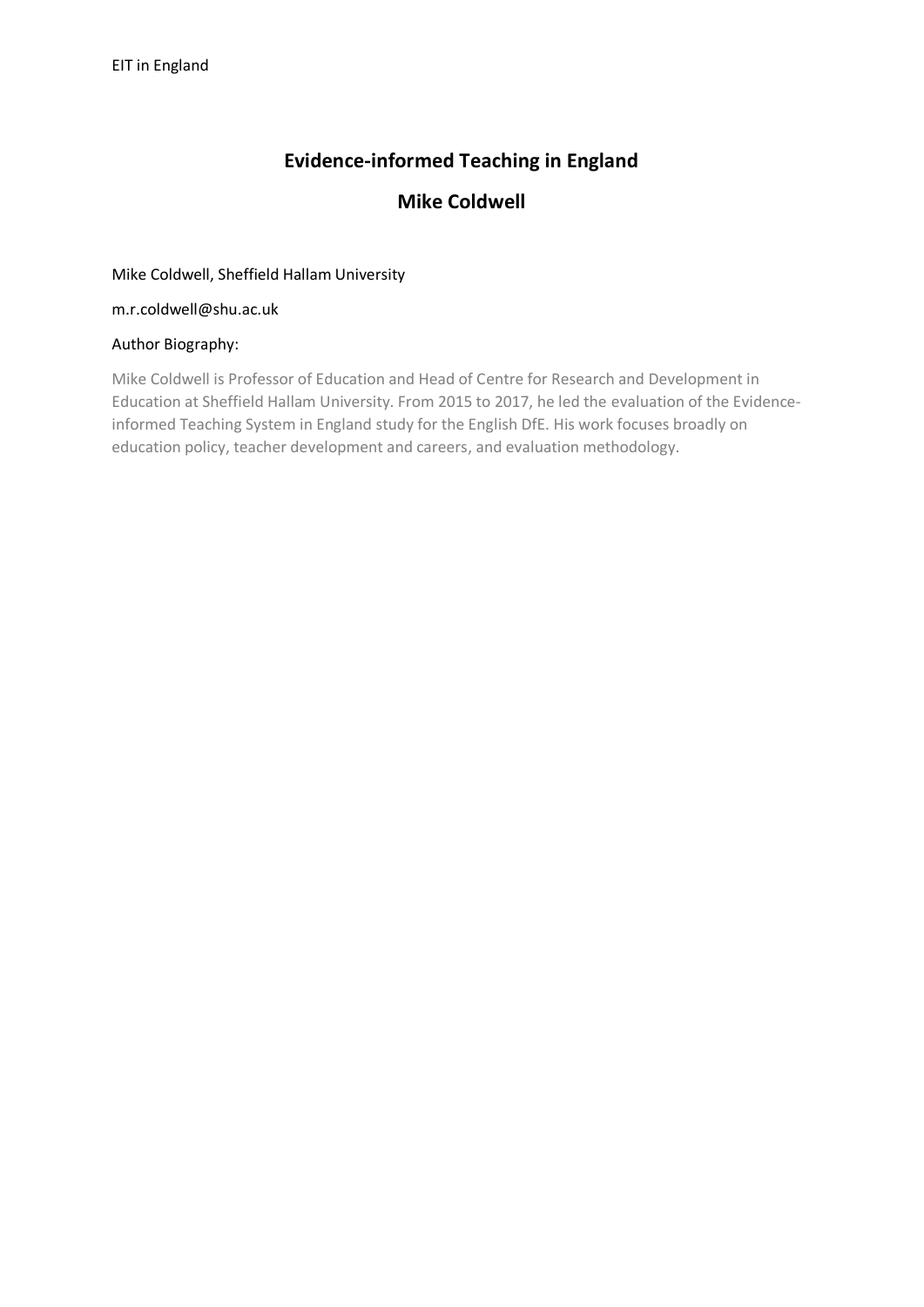#### **ABSTRACT: (228 words)**

This chapter addresses evidence-informed teaching in the English context. The chapter makes the case for considering England as having elements of both high and low social cohesion, with a paring back of the role of Local Authorities (districts) alongside the growth of more powerful but smaller Multi-Academy Trusts. Within the context of a highly regulated accountability regime, this places England in the hierarchist, with elements of fatalist, quadrant of the cohesion/regulation matrix. England has a well-developed infrastructure for supporting research use, including the Education Endowment Foundation (EEF), a very well-resourced charity acting as the What works Centre for school education. Despite this, use of research evidence amongst teachers is low, and this has changed little since the mid-2010s. The chapter draws on institutional theory to explain this finding. The following explanations are provided: a lack of resources, coupled with a strong, politicised accountability system and a hollowed out middle tier to support schools, contributing to a lack of prioritisation amongst school leaders. However, England's well-developed infrastructure has enabled the EEF to play a significant and evidence-led role in supporting schools in the context of the Covid-19 pandemic. The chapter concludes by suggesting a series of suggestions to improve use of research in England. These include alignment of policy with research evidence; support for school leaders; work to explicitly link research to the evidence forms; and supporting research brokerage.

#### **KEYWORDS:**

- 1. Evidence-informed teaching
- 2. England
- 3. Education system
- 4. Research use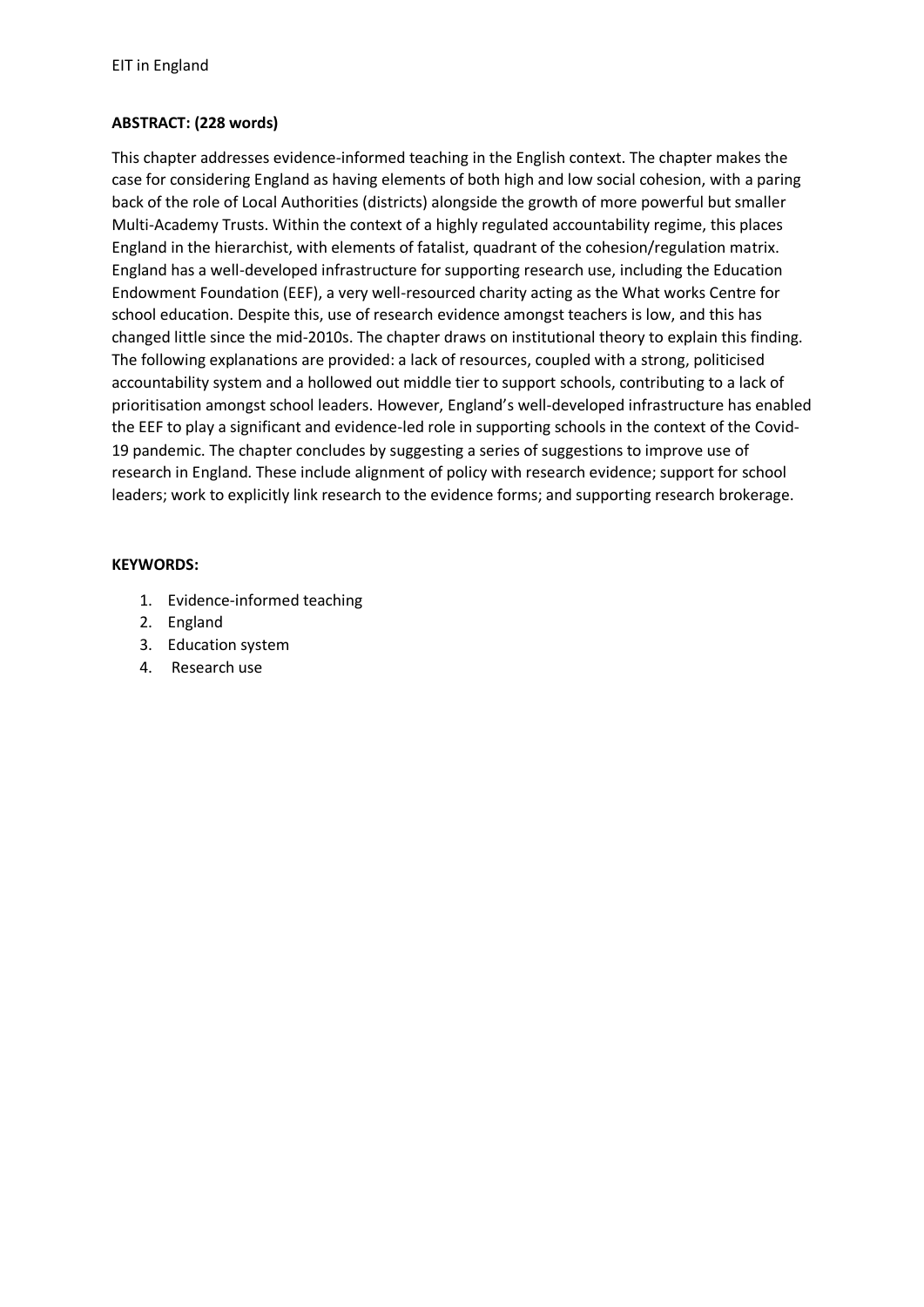#### **Main Body: (3812 words)**

The English context includes some of the most well-developed research use infrastructures, coupled with rapidly changing local and national political and organisational contexts. These rapid changes are taking place against what was already a background of economic tumult, as the UK leaves the European Union, even before the COVID-19 pandemic. This provides a particularly interesting case for analysis drawing on the theoretical approach taken in this volume.

To begin with, it is not straightforward to classify the English education system in relation to social cohesion. Until the mid-2000s, the main structuring institutions of English education were Local Authorities (LAs), local government bodies akin to US school districts. The role of LAs was transformed under the 1988 Education Reform Act, which delegated a range of powers to the school, whilst creating a new regulatory structure (which I discuss below). The power and centrality of LAs has further reduced under successive administrations as more schools became independent academies, responsible directly to central government. Over the past decade, following the 2010 Academies Act, LAs' statutory role has gradually become restricted to a narrow range of functions primarily to ensure all children have access to schooling, and that the law is upheld in areas related to children and young people's education. The large majority of English secondary schools are now academies, although around two thirds of primary schools are still under LA oversight<sup>1</sup>.

On the face of it, using to the cohesion/regulation matrix (Chapman, 2019; Hood, 1998 – see introduction), this indicates a gradual shift over this period from a high or medium to a low degree of social cohesion. A recent paper by the editors of this volume, in fact, makes this case: Malin et al (2020, p. 4) summarise the English system "as being characterized by high autonomy and accountability". However, since the 2010 Academies Act, the creation of academy chains have increasingly been organised into a set of new structured networks. Crawford et al (2020, p.2) explain that these entities are "often created by explicit agreements that bind some academies together in groups" which are "contracted directly by the Department for Education (DfE) to run a group of academies". These groupings, formalised as single legal entities, are known as Multi-Academy Trusts (MATs), often operating across LA boundaries (and in some cases operating across the country). With centralised leadership, recruitment and other policies, as well as often using a shared curriculum, MATs are in fact far more powerful organising entities than LAs were. This is due to a two-stage process of changing governance in England. In the first stage, as Woods and Simkins (2014) point out, the powers and responsibilities of LAs have partly been shifted upwards from the local to the national and partly down from the local to the school, with academies becoming directly responsible to the Secretary of State for Education. This produces what Greany and Higham (2018) characterise as 'coercive autonomy', whereby schools have been given more 'operational power' without 'criteria power' which now rests with central government, "where criteria power confers the authority to define the aims and purposes of a service, while operational power concerns the authority to decide how the service is to be provided" (Greany and Higham, 2018, p34). In the second stage, the growth of MATs means that far fewer stand-alone academies exist, so the MAT takes on operational power away from the individual school. It is important not to over-state the impact of MATs, since the large majority of schools operate outside of these structures. Nevertheless, they are becoming increasingly important: according to BESA (2020), in 2019 there were 1,170 Multi Academy Trusts containing at least two schools in England (BESA, 2019). An indicator of the importance of the MAT is the development of the role 'Head of School', reporting to

<sup>1</sup> As of January 2020, 77% of secondary schools and 35% of primary schools were academies (Department for Education, 2020)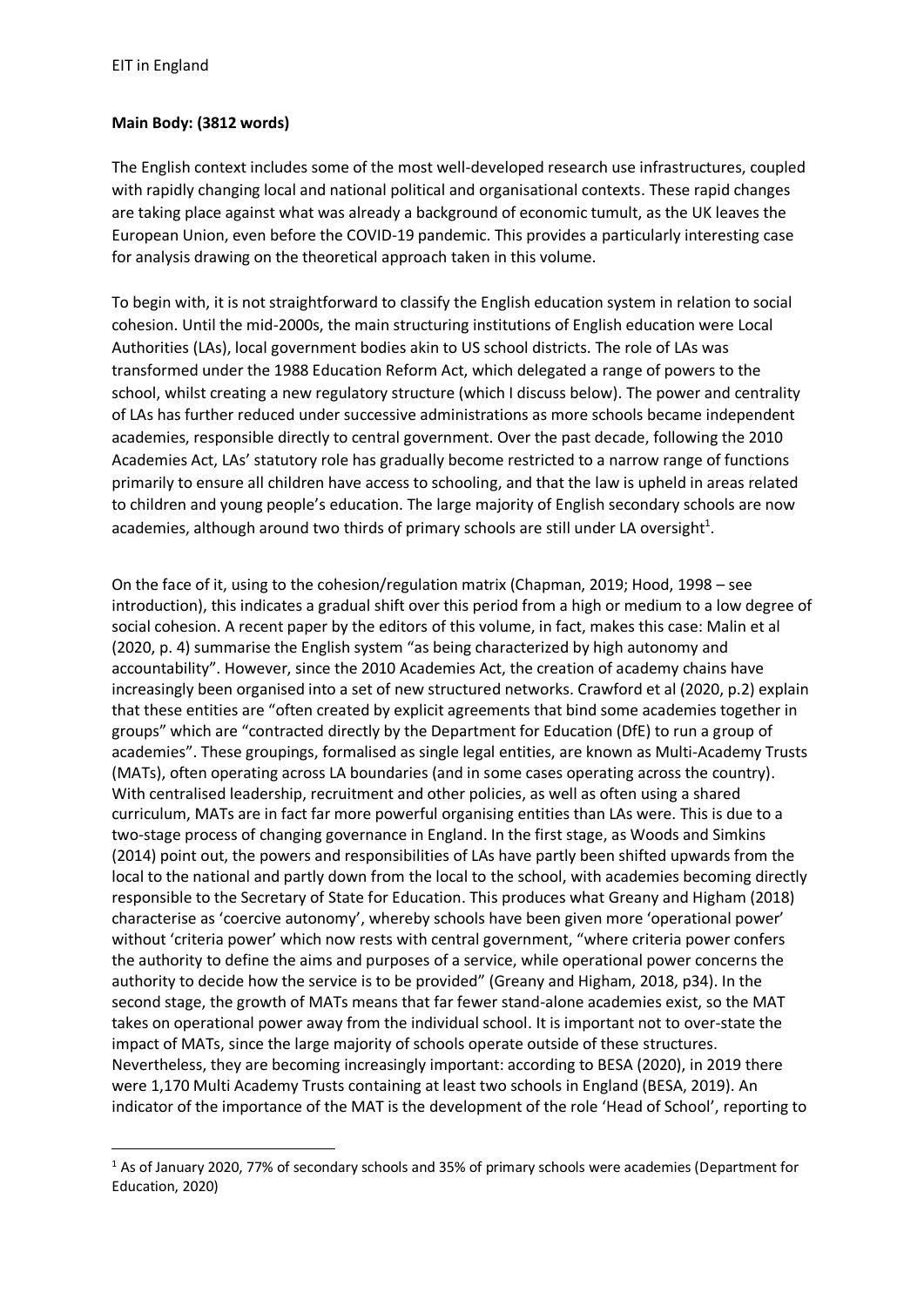a CEO or 'Executive Headteacher', responsible for a number of schools in a MAT. Unlike in the USA, for example, where the district superintendent has significant power over the work of school principals, the headteacher in England retains considerable independence (although responsible to the school governing body), so the development of the 'Head of School' role indicates a new and far less autonomous role within a more tightly controlled structure.

Therefore, whilst England has seen a reduction in nationally mandated local, and democratically overseen, cohesion in of its schooling system, these new school groupings have begun to reimpose more tightly knit models at a smaller scale. Schools and MATs are crucial in relation to research use in schools (Coldwell et al, 2017), since significant engagement with research evidence requires the support of school and MAT leaders. Alongside the strength of MATs as organising bodies, there are other structuring organisations. In England, there still exist relatively strong trade unions (including head teacher/principal unions) and since 2017 a subscription-based professional body for teachers, the Chartered College of Teaching, has gradually increased its membership and influence. Any teacher of children and young people up to the age of 19 can become a member and it has a growing membership of around 40,000 at the time of writing. The inter-relationships between these differing organisations are complex and continue to play out within a highly politicised arena, as I discuss below. For example, different MATs operate in differing relationships with the educational philosophy of the English Department for Education; and the Chartered College attempts to position itself as politically neutral whereas trade unions operate to varying degrees in alignment with the main opposition party (the Labour Party, in 2021). There are thus differing alignments and fault lines between these organisations; and, as I note below, the politicised and contested nature of what is seen to constitute research evidence contributes to these differences. In this context - whereby the dismantling of the LAs has partly been replaced by these new structures and structuring organisations - I would place England as being in a dynamic situation, moving into the high social cohesion half of the cohesion/regulation matrix.

There is little doubt where to place England's system in relation to regulation, however. Since the 1988 Education Reform Act (ERA), the English school system has developed a range of accountability measures forming what Jones (2003) describes as a 'regulatory system'. In addition to the school inspection body, Ofsted, league tables of test results are published annually: and English children across their compulsory school careers from entry at age 4 to exit at age 16 are subjected to some of the highest levels of testing in the world. Previously, my colleague and I (Coldwell and Willis, 2017) have argued that England is an example of what Supovitz (2009, p. 213) refers to as a 'test-based accountability system', one that is "based on the belief that attaching incentives (either positive or negative) to standardised achievement tests will improve student performance". This extends into pre-service teacher preparation, which is also is regulated via Ofsted inspection, within a statutory framework; although currently there is no statutory requirement for teachers to undertake professional development activity. Since the 1988 Education Reform Act, parents and carers have been able to express a preference as to which school their child/ren attend/s (prior to this point, children usually attended whichever school's 'catchment area' their home was located in). This has led to a further source of accountability: to parents and carers, who themselves have access to the published test result league tables noted above. Since school budgets are largely set according to the number of pupils attending the school, parental choice of school is extremely important as a source of accountability. This combination of measures indicates that England is very definitely a high regulation system: as Greany and Higham (2018, p. 11) note, the recent "increase in operational autonomy for schools is more than balanced out by changes to the accountability framework."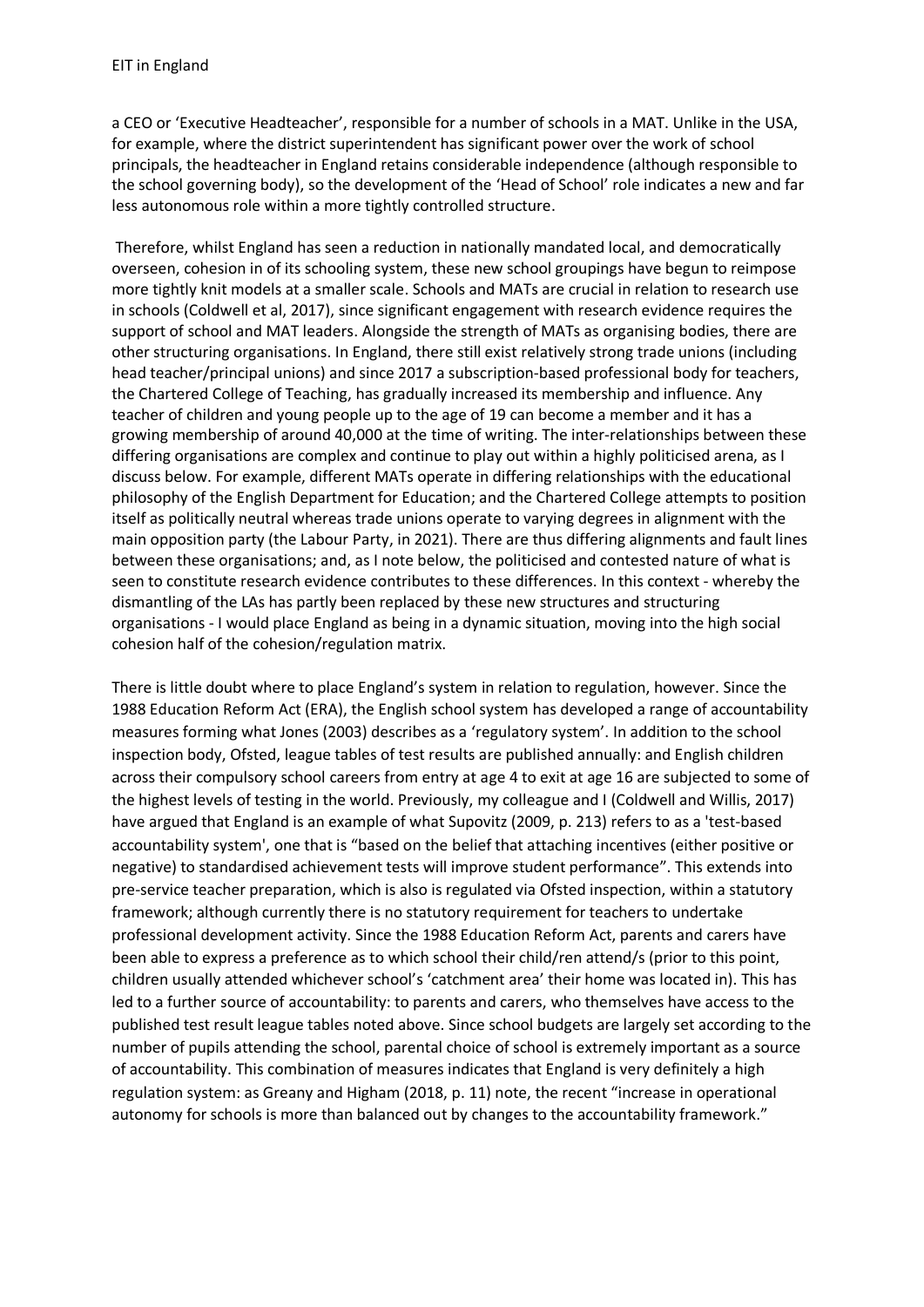Taking the two paragraphs above together, then, my analysis suggests that England is (just) located in the hierarchist quadrant – certainly for those schools within MATs – with elements of the fatalist (indicating low cooperation).

Within this mainly hierarchist system, there is evidence that research use in English schools is relatively low amongst teachers. This evidence includes a series of studies – including three linked survey projects (Nelson and O'Beirne, 2014; Nelson et al, 2017; Walker et al, 2019) and a mixed methods mainly qualitative England-wide study (Coldwell et al, 2017). All these studies found that leaders and teachers prioritised certain evidence forms over others; this finding is relatively stable over time and across the four studies cited above. Essentially, teachers' experiences in relation to the classroom and the pupil, and speaking to other teachers, are far more important than other research forms, especially academic research including randomised controlled trial (RCT) evidence. For example, most recently, Walker et al (2019, p. 4) identify that "teachers were much more likely to draw ideas and support from their own experiences (60 per cent of respondents identified 'ideas generated by me or my school'), or the experiences of other teachers/schools (42 per cent of respondents identified 'ideas from other schools'), when deciding on approaches to support pupil progress". Looking back across the other studies cited above, there was little change in this pattern since 2014.

On one level this is rather surprising. As I noted in the introduction, England has a well-developed infrastructure, underpinned by the work of the Education Endowment Foundation, England's 'What Works Centre' for education, which has operated as an independent charity founded with a £200m government endowment funding RCT studies and other work since 2015. The EEF has funded over 150 trials at the time of writing: it is claimed that around a half of English schools have been or are currently involved as partners or participants in EEF RCTs (Nevill, 2019). Further, there is a range of accessible evidence syntheses – from bodies including the EEF in the form of its Teaching and Learning Toolkit – aimed at providing advice to schools on effective ways of improving educational outcomes for children especially from more disadvantaged backgrounds. These are supplemented by themed Guidance Reports (focussed on areas from teaching literacy and mathematics at specific age phases to behaviour and the deployment of teaching assistants). Other established sources include the Evidence for Policy and Practice Information and Co-ordinating Centre (EPPI-Centre) focussed on systematic review; the Institute for Effective Education; and the Chartered College for Teaching's work, via its house journal, 'Impact', which also has themed issues on areas such as cognitive science, developing learning cultures and curriculum design. Further, the English system is characterised by a range of research-focused networks and bodies, including grassroots teacher networks such as Research Ed, Women Ed and Brew Ed, variably important subject associations, and a range of third sector groups including the Teacher Development Trust, Centre for the Utilisation of Research Evidence in Education (CUREE) and the National Foundation for Educational Research. In addition, over the past four years, a network of Research Schools – now 37 in number - has developed, charged with "encouraging schools to make use of evidence-based programmes and practices" (Education Endowment Foundation, n.d.) via events and professional development activity.

As discussed in the introduction to this volume, institutional theory (Powell and Dimaggio, 1991) provides an explanation for this persistent low take up of research evidence within English schools, by helping make clear: the context within which schools as organisations operate in England militates against widespread research evidence use.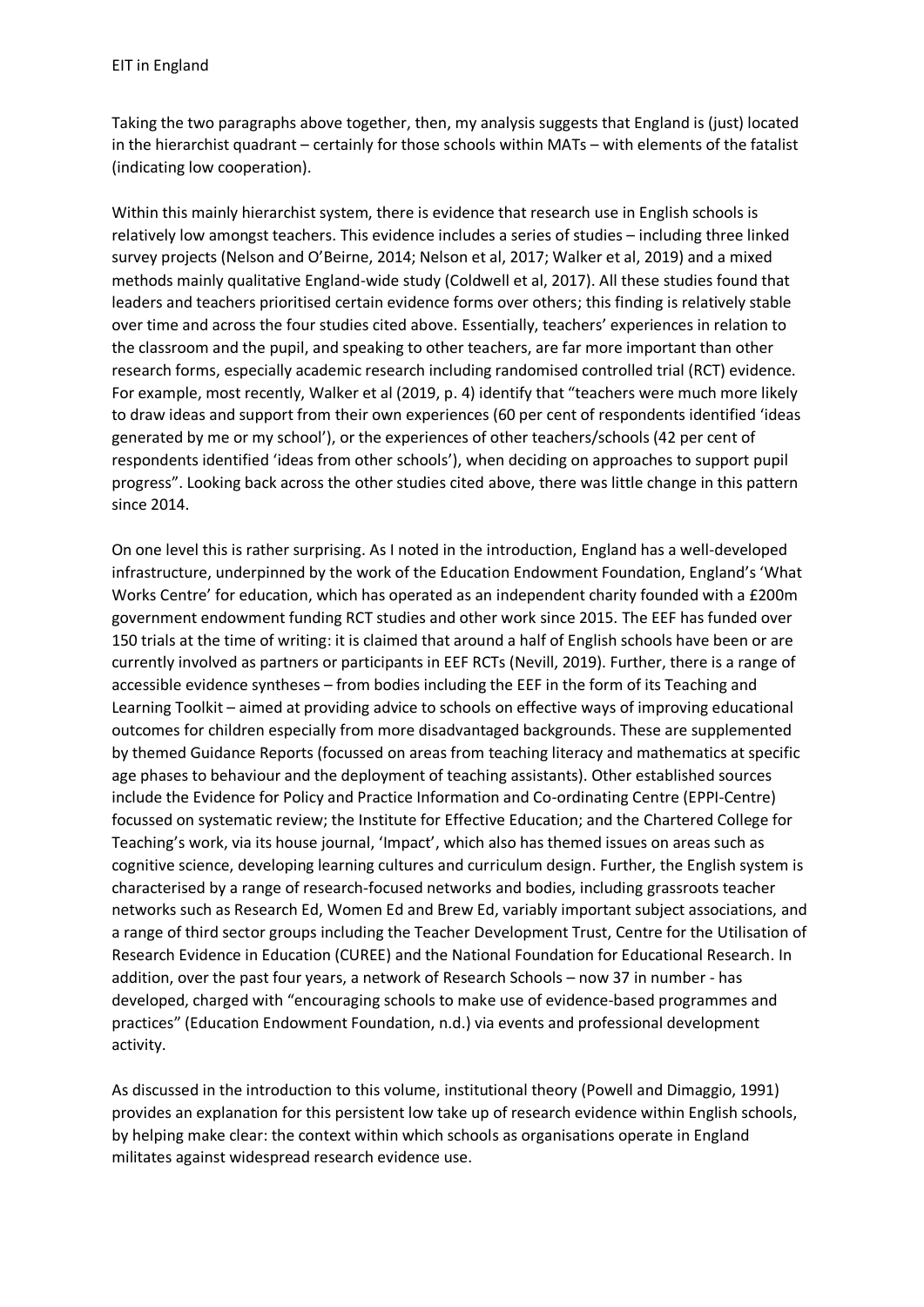Turning first to the national political context, the key issue must be the impact of a decade of austerity, leading to tighter budgets: as Malin et al (2020, p.7) note, "the ability for school leaders to put in place structures within their school to enable teachers to engage effectively in collaborative EIP development have been limited by the budget cuts which have ravaged the education and wider public sector in England". Coupled with the strong accountability pressures identified above, this means schools are strongly incentivised to focus on meeting immediate accountability requirements which – as discussed below – may not align with the use of research evidence.

A further, and qualitatively far less important, feature in England is the politicisation of research use in recent times, which has taken place in the broader context of a highly politicised education system. Whilst the English National Curriculum (established in the 1988 Education Reform Act) becomes less important as it doesn't apply to secondary academies, and pedagogies are, in general, not mandated, the strong accountability regime noted above has been commandeered to secure engagement with particular policies. Via a combination of school inspection, policy changes, ministerial pronouncements and – crucially – specific testing, a set of approaches are prioritised, underpinned by some particular evidence forms. A key example of this politicisation, as Martin and Williams (2019) point out, is the influence of synthetic phonics in lower primary/early years literacy.

Martin and Williams (2019, p.44) note the influence of synthetic phonics "made its way from a series of experimental studies in one Scottish region into national government policy an teaching practice", cemented by the introduction of the 'Phonics Screening Check' in 2011, an assessment of phonic decoding for 5 and 6 year olds. The introduction of synthetic phonics in policy on the basis of psychological theory and small scale RCTs, without the nuance of additional or alternative approaches to early literacy advocated by researchers working with other methods, contributed to the politicisation of research evidence; and similar arguments have begun to emerge in relation to the prioritisation of cognitive psychology.

There is little evidence that this politicisation of evidence has much influence in the work of most teachers and leaders. The strong accountability framework is the biggest driver here, influencing the curriculum as indicated above. However it does link to the grassroots movements; with Research Ed run by avowed traditionalist (or what is known on social media as 'trad' educator) and government adviser Tom Bennett; and others such as Collective Ed taking either a directly progressive ('prog') or at least less clearly aligned approach. In this political context, EEF and CCoT attempt to play a nonaligned position; and researchers from other traditions set themselves in opposition to both the RCT-led EEF What Works movement and the 'trad-centred' approach.

The educational policy response to the COVID pandemic demonstrates how this policy context influences the way research evidence is being utilised in a time of unprecedented change. Firstly, a set of teaching resources (including online recorded lessons) were produced during the first wave lockdown, in Spring 2020, by teachers working as part of the virtual 'Oak Academy'. Whilst wellreceived by many teachers, these resources were criticised by some researchers and teachers as drawing too narrowly on 'trad' approaches (for example, drawing on cognitive science rather than other perspectives), illustrating the politicisation issue noted above. Secondly, and at the time of writing, the EEF is working under the direction of the English DfE to mobilise a national programme of subject-focussed catch-up tuition aimed at helping ameliorate the expected gap in learning experiences between the most and least advantaged learners. The commissioning phase explicitly required the organisations involved to use a set of research-informed approaches. This example shows how the well-developed research use infrastructure in England can be utilised at scale, bearing in mind the fact that the DfE is leading this activity, which may influence what research is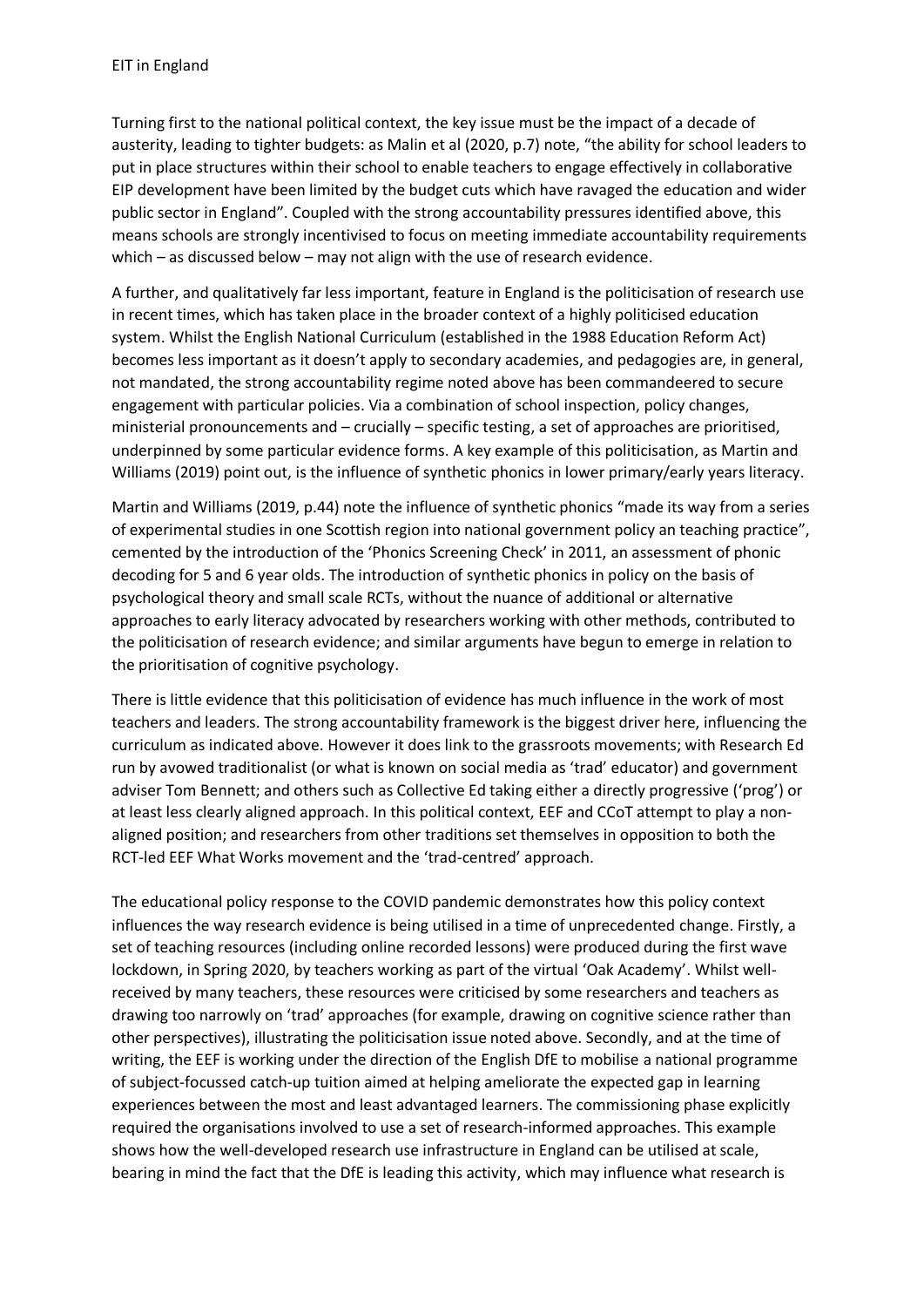advocated. Whatever the case, in the coming months and years this will provide a fascinating opportunity to test out the mandated use of evidence-informed practices, an approach for which, according to a recent review of research use (Gorard, See and Siddiqui, 2020), there is little current evidence available.

The local and regional context within which schools work is also of particular importance. As noted above, the inconsistent engagement with research evidence alongside other evidence forms in England could be described as patchy; and this mirrors a wider problem in the English system within which, despite the strong national accountability regime, there is piecemeal and differential support for school improvement more broadly as the role of the district LA has fallen away (as discussed at the start of this chapter). In some MATs, there is very strong support; and in fact, some 'wellpositioned' headteachers (Coldron et al, 2014) are able to monetise this by selling services to other schools. In other MATs – and in some schools non-aligned to MATs – there is little support; and indeed little engagement where it is available. As Greany and Higham (2018, p.100) note, this variability is linked to the lack of what is often referred to as a 'middle tier' between the school and central government: "if schools are left to find their own improvement solutions, then in a quasimarket context it is inevitable that some will have more capacity than others to succeed. Therefore…[…] the middle tier must play a mediating role." Targeted recent initiatives have partially 'reintroduced' a middle tier in some geographical areas in the form of 'Opportunity Areas', 12 local authority areas identified as having specific needs in improving outcomes for children and young people. This is of relevance, as targeted and variably evidence-informed initiatives can be taken up by schools in these areas. However, in broad terms, this tier is still lacking, with no sign of its return<sup>2</sup>.

Finally, turning to school leadership contexts, from an institutional theory perspective, school and MAT leaders are crucial in the English system. They are particularly important given the specific English context of the missing, or at least highly variable, 'middle tier' as discussed throughout this chapter. Therefore, work with school leaders on integrating research and other evidence forms a very important dimension in England, and there is research evidence available on the circumstances that are amenable to research evidence use. A key message from Coldwell et al's (2017) evaluation of the evidence-informed teaching system in England, supported by many other studies (e.g. Brown and Zhang, 2016) was that schools that prioritise positive risk-taking in a no-blame culture are more likely to see effective research use. Recently, Walker et al (2019) found that while about three quarters of teachers in their representative study found positive climates and cultures for engagement both in professional learning and research evidence use, far fewer (about 40%) had time or resources available. The indications from these studies are that amongst teachers there is generally a positive attitude to academic research amongst teachers in England, even though actual use of such evidence is low.

#### **Key lessons for practice and policy**

In their review of approaches to what they referred to as evidence-informed decision-making across sectors, Langer, Tripney and Gough (2016, p. 4) stated that approaches "that support the communication of and access to research evidence were only effective to increase evidence use if the intervention design simultaneously tried to enhance decision-makers' opportunity and

<sup>&</sup>lt;sup>2</sup> The manifesto and legislative programme of the current (late 2020) Conservative administration, elected in December 2019, indicates no return to LA control, and the main opposition party (Labour) manifesto for that election, whilst recognising the middle tier issue, stopped short of promising such a return (Coldwell and Twiselton, 2019)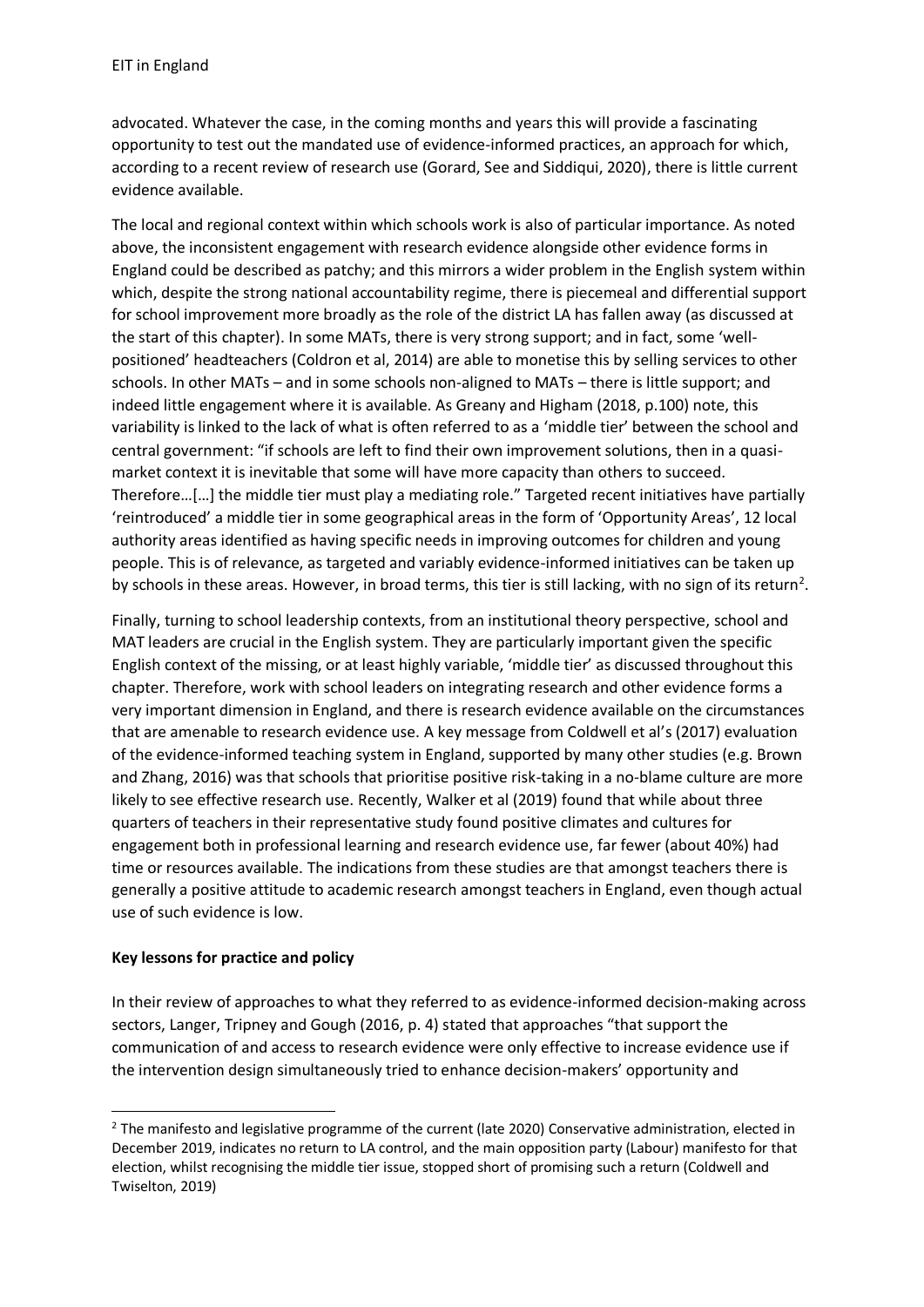motivation to use evidence." Gorard, See and Siddiqui (2020), in a more recent education-focussed review broadly support this position, whilst finding that there is limited evidence of what makes for effective support. These positions chime with the analysis of the English system in this chapter. The picture in England is not one where there is a particular problem with the availability of research or indeed research synthesis; on the contrary. Whilst there have been repeated criticisms of the quality of much educational research in England, from Tooley (1998) to the present (Gorard, See and Siddiqui, 2020), the scale of RCT evidence emerging from the EEF in particular is impressive (over 150 current trials, as noted above) with associated syntheses. Clearly, however, there are issues around support structures and implementation; prioritisation; and the political context.

Firstly, at the policy level, Coldwell et al (2017) identified a need to align wider policy with research evidence, and this continues to be particularly relevant in a highly regulated system such as England. Gorard, See and Siddiqui (2020, p. 579) note that the use of research evidence is highly partial: "Policy‐makers often select only a subset of the available evidence, specially where the research was conducted or paid for by their department, in order to help validate their political judgement" and this is a key issue. The EEF-led support for schools around catch up tutoring and provision of resources to support schools in teaching and learning during the pandemic has been strongly led by research evidence, which is promising.

Secondly, in the English system as highlighted above, at an organisational level the headteacher and, increasingly, MAT CEO or Executive headteacher, is the key point of power to enable change to happen. Therefore, focussing support and development at this level is needed.

Related to this, there is an ongoing issue with linking research evidence with other evidence forms. It is naïve for researchers to suggest that teachers should change their practices solely based on research evidence except in rare cases where there is a very clear evidence; and even where this is the case, as indicated above in relation to synthetic phonics, there are caveats and nuance is needed. There are several avenues to explore here in the English context. For example, Brown, Schildkamp and Hubers (2017) have written explicitly about integrating school data with research evidence; Cain (2015a, 2015b) has explored differing knowledge forms; and the application of Implementation Science (IS) as a field, largely growing out of healthcare, has been a source of interest in England for the EEF. The notion of implementation in IS notably more nuanced than might appear from its title. It is rarely conceived of as direct application; rather, where successful, it involves the integration of research with other forms. Most interesting is the new approach to RCTs from the EEF which has begun to trial work on the everyday practices of teachers – the Teacher Choices trials (Coe, 2019) the first of which, for example, compares retrieval quizzes with discussions, as lesson starters.

Finally, there is much interest in England in the role of mediators to bridge the research evidence/practice gap, and evidence is developing in relation to how this can be done most effectively. Maxwell et al (2019, p. 5) suggest that mediation at a local level is likely to be most effective where what they call 'brokers' have a range of attributes including being "professionally credible and skilled adult learning facilitators" and being able to "provide challenge as well as support" and "have strong communication, interpersonal and organisational skills", and Gorard, See and Siddiqui (2020, p. 591) note what they call conduits "must be firm, honest, independent and credible to all parties". As debate continues in England about the need for a new middle tier (Greany, 2020), the role of evidence brokerage and mediation needs to be part of this conversation.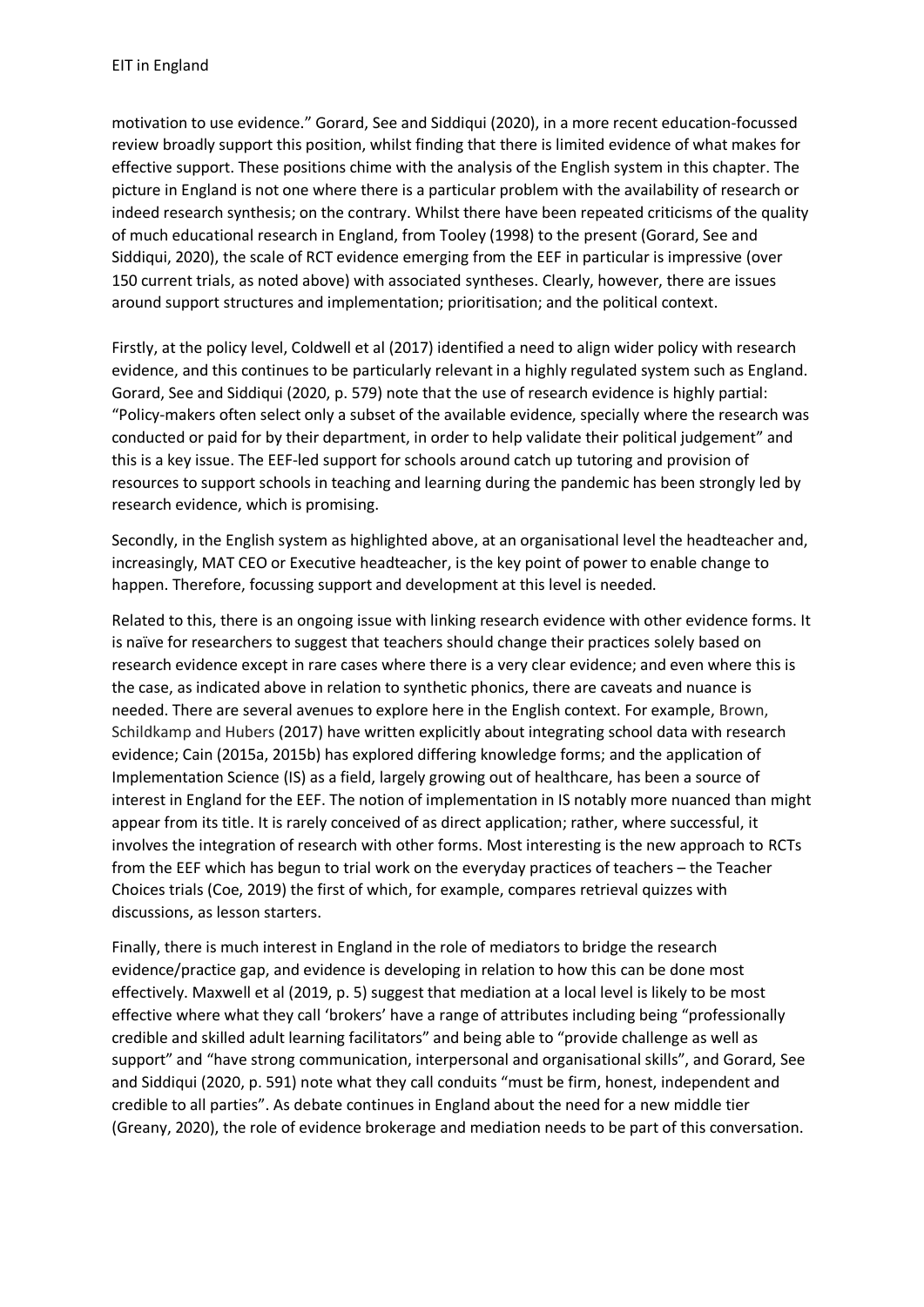#### **References:**

BESA (2019) *Key Education Statistics.* Web page October 28th 2019. Available at <https://www.besa.org.uk/key-uk-education-statistics/> [Accessed November 20<sup>th</sup>, 2020].

Brown, C., Schildkamp, K., & Hubers, M. D. (2017). Combining the best of two worlds: A conceptual proposal for evidence-informed school improvement. *Educational research*, *59*(2), 154-172.

Brown, C., & Zhang, D. (2016). Is engaging in evidence-informed practice in education rational? What accounts for discrepancies in teachers' attitudes towards evidence use and actual instances of evidence use in schools?. *British Educational Research Journal*, *42*(5), 780-801.

Cain, T. (2015a). Teachers' engagement with published research: Addressing the knowledge problem. *The curriculum journal*, *26*(3), 488-509.

Cain, T. (2015b). Teachers' engagement with research texts: Beyond instrumental, conceptual or strategic use. *Journal of Education for Teaching*, *41*(5), 478-492.

Chapman, C. (2019). *Making Sense of Reform: Where Next for Scottish Education?* Association of Directors of Education in Scotland: The Staff College, Manchester.

Crawford, M., Maxwell, B., Coldron, J., & Simkins, T. (2020). Local authorities as actors in the emerging "school-led" system in England. *Educational Review*, 1-17.

Coe, R., (2019). *Teacher Choices Trials - our new approach to researching questions teachers want* answers to. [Blog] 7<sup>th</sup> September 2019. Available at [https://educationendowmentfoundation.org.uk/news/eef-blog-teacher-choices-trials-our-new-](https://educationendowmentfoundation.org.uk/news/eef-blog-teacher-choices-trials-our-new-approach-to-researching-questions/)

[approach-to-researching-questions/.](https://educationendowmentfoundation.org.uk/news/eef-blog-teacher-choices-trials-our-new-approach-to-researching-questions/) [Accessed 28<sup>th</sup> September 2020].

Coldron, J., Crawford, M., Jones, S., & Simkins, T. (2014). The restructuring of schooling in England: The responses of well-positioned headteachers. *Educational management administration & leadership*, *42*(3), 387-403.

Coldwell, M., & Twiselton, S. (2019). The 2019 General Election and the teaching profession in England. *People, Place and Policy*, *13*(2), 71-74.

Coldwell, M., & Willis, B. (2017). Tests as boundary signifiers: level 6 tests and the primary secondary divide. *The Curriculum Journal*, *28*(4), 578-597.

Coldwell, M., Greany, T., Higgins, S., Brown, C., Maxwell, B., Stiell, B., Stoll, L, Willis, B. and Burns, H. (2017). *Evidence-informed teaching: an evaluation of progress in England* (London, Department for Education).

Department for Education. (2020) *Schools, pupils and their characteristics.* Available at [https://explore-education-statistics.service.gov.uk/find-statistics/school-pupils-and-their](https://explore-education-statistics.service.gov.uk/find-statistics/school-pupils-and-their-characteristics)[characteristics.](https://explore-education-statistics.service.gov.uk/find-statistics/school-pupils-and-their-characteristics) [Accessed 14<sup>th</sup> September 2020].

Education Endowment Foundation (n.d.) *Research Schools.* Available at: [https://educationendowmentfoundation.org.uk/eef-support-for-schools/research-schools/.](https://educationendowmentfoundation.org.uk/eef-support-for-schools/research-schools/) [accessed: 28<sup>th</sup> September 2020.]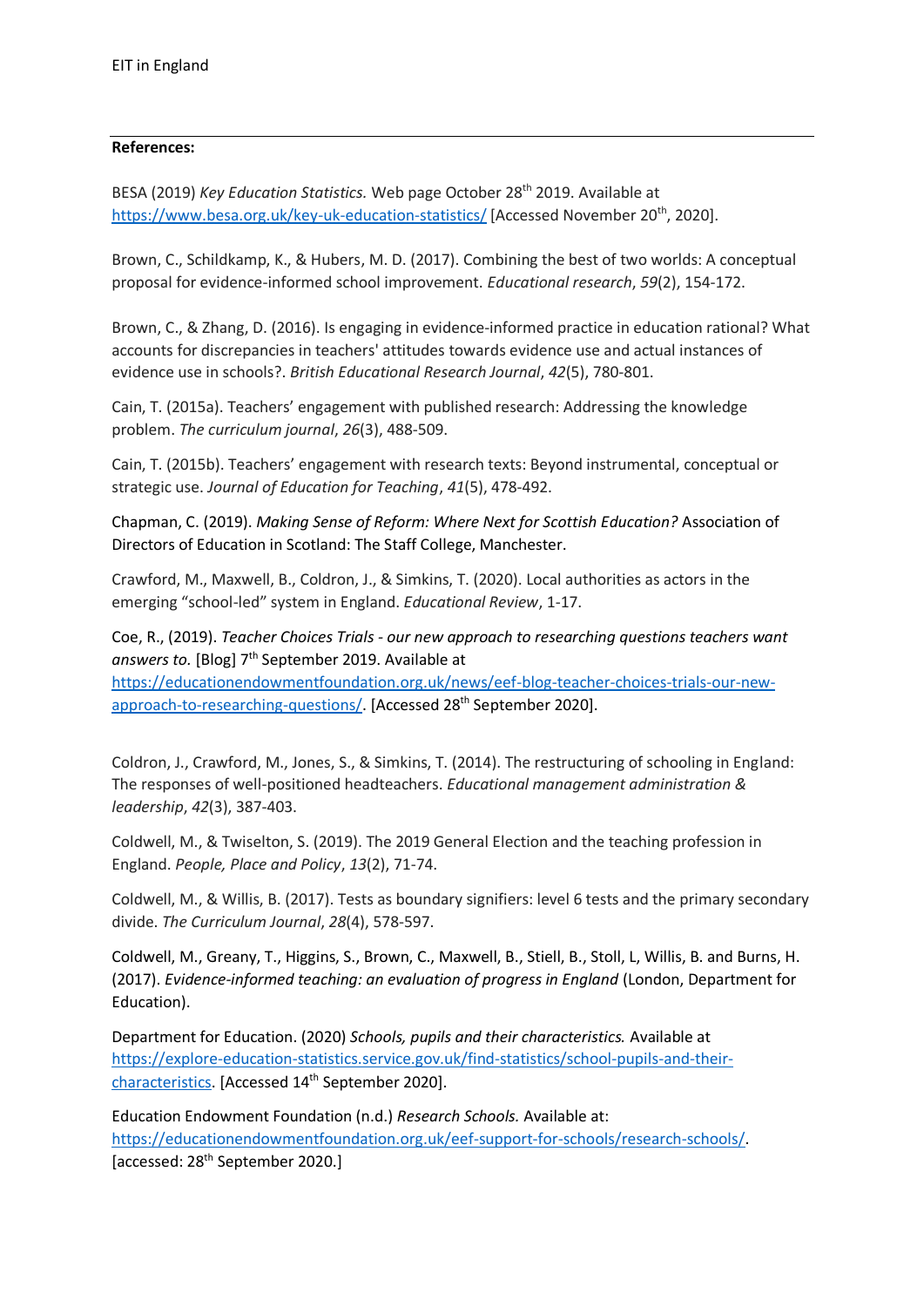Gorard, S., See, B. H., & Siddiqui, N. (2020). What is the evidence on the best way to get evidence into use in education?. *Review of Education*.

Greany, T. (2020). Place-based governance and leadership in decentralised school systems: evidence from England. *Journal of Education Policy*, 1-22.

Greany, T. and Higham, R. (2018). *Hierarchy, Markets and Networks: analysing the 'self-improving school-led system' agenda in England and the implications for schools*. UCL Institute of Education Press: London, UK.

Hood, C (1998). *The Art of The State, Culture rhetoric and public management*. Clarendon Press: Oxford .

Jones, K. (2003). *Education in Britain: 1944 to the present*. Cambridge: Polity Press.

Langer, L., Tripney, J., & Gough, D. A. (2016). *The science of using science: Researching the use of research evidence in decision-making*. UCL Institute of Education, EPPI-Centre.

Malin, J. R., Brown, C., Ion, G., van Ackeren, I., Bremm, N., Luzmore, R., ... & Rind, G. M. (2020). World-wide barriers and enablers to achieving evidence-informed practice in education: what can be learnt from Spain, England, the United States, and Germany?. *Humanities and Social Sciences Communications*, *7*(1), 1-14.

Martin G. P. and Williams, O. (2019). Evidence and service delivery. In: A Boaz, H Davies, A. Fraser and S. Nutley (Eds.), *What works now? Evidence-informed policy and practice*. Policy Press: Bristol, UK, pp.41-57.

Maxwell, B., Coldwell, M., Willis, B. and Culliney, M. (2019) *Teaching assistants regional scale-up campaigns: Lessons learned.* Project Report, Education Endowment Foundation. Available at: [https://educationendowmentfoundation.org.uk/public/files/Campaigns/TA\\_scale\\_up\\_lessons\\_learn](https://educationendowmentfoundation.org.uk/public/files/Campaigns/TA_scale_up_lessons_learned.pdf) [ed.pdf](https://educationendowmentfoundation.org.uk/public/files/Campaigns/TA_scale_up_lessons_learned.pdf)

Nelson, J. and O'Beirne, C. (2014). *Using Evidence in the classroom: what works and why?* (Slough, National Foundation for Educational Research).

Nelson, J., Mehta, P., Sharples, J. and Davey, C. (2017). *Measuring Teachers' Research Engagement: findings from a pilot study* (EEF, London). Available online:

https://educationendowmentfoundation.org.uk/public/files/Evaluation/Research\_Use/NFER\_Resear ch Use pilot report - March 2017 for publication.pdf [accessed 24 July 2018].

Nevill, C (2019) *How do we make EEF trials as informative as possible?* [blog post]. Education Endowment Foundation. Available online:

[https://educationendowmentfoundation.org.uk/news/eef-blog-how-do-we-make-eef-trials-as](https://educationendowmentfoundation.org.uk/news/eef-blog-how-do-we-make-eef-trials-as-informative-as-possible/)[informative-as-possible/](https://educationendowmentfoundation.org.uk/news/eef-blog-how-do-we-make-eef-trials-as-informative-as-possible/) [Accessed 9 November 2020]

Powell, W. W. and DiMaggio, P. (1991). *The neo institutional analysis in organizational analysis*.: University of Chicago Press: London, UK.

Supovitz, J. (2009). Can high stakes testing leverage educational improvement? Prospects from the last decade of testing and accountability reform. *Journal of Educational Change, 10,* 211–227. doi:10.1007/s10833-009-9105-2

Tooley, J., & Darby, D. (1998). *Educational research: a critique: a survey of published educational research: report presented to OFSTED*. London: Office for Standards in Education.